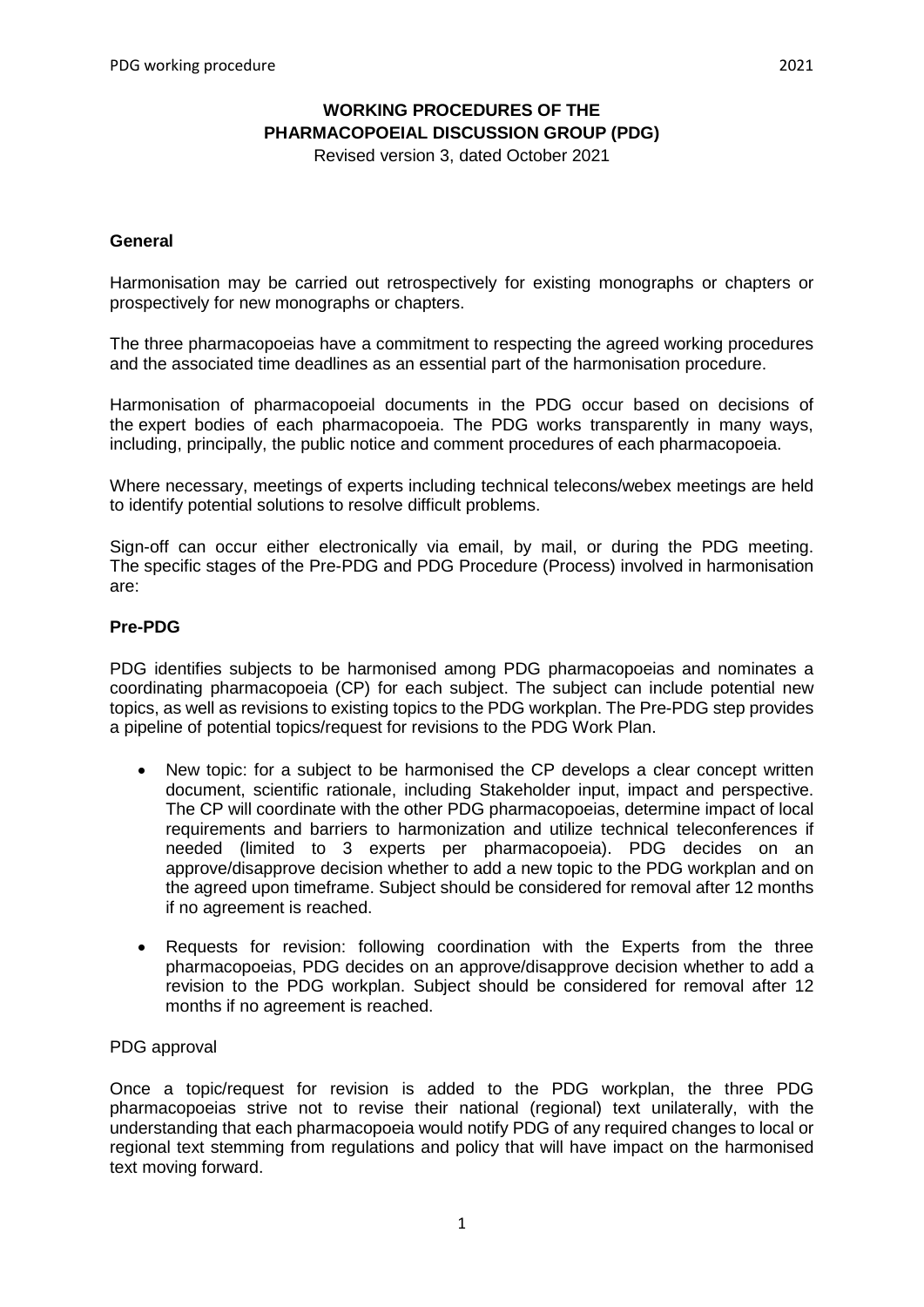Upon PDG approval to add the topic/request for revision to the workplan, the CP prepares and forwards the Stage 1 draft and supporting data to PDG for pharmacopoeial expert committee review/comment within the timeframe as proposed in the Concept Paper. The Stage 1 draft explains the reasons for each test method or limit proposed.

Each Pharmacopoeia shall provide feedback or rationale through consultation with experts or governing body within 3 months. The comment period should, however, not exceed 4 months. Each pharmacopoeia should consolidate their comments and forward to the CP.

The CP reviews the comments received and makes an initial go/no go decision on whether the proposed harmonised draft document can move on for public comment / inquiry (Stage 2 draft). If the initial CP decision is "go", the Stage 2 draft is prepared as close as possible to "global style," together with the commentary and sent to the secretariats of the other pharmacopoeias.

The other pharmacopoeia's commit to providing a response within one month whether they can agree to publish the draft for public comment/inquiry. If all three pharmacopoeias agree the decision is a "go," the draft moves forward for public comment/inquiry.

If the decision by one or more pharmacopoeias is "no go", additional teleconferences may be held (limited to 3 experts per pharmacopoeia) to resolve "sticking points." Ideally, these teleconferences will be held within 1-2 months of the decision to "no go". The goal of these teleconferences will be to either successfully commit to publish a Stage 2 draft, determine necessary next steps to reach Stage 2 (e.g. obtaining sponsor data, development and validation of analytical methods, etc.), or remove the topic from the PDG workplan (see Suppression).

### **Stage 2: Official Inquiry**

The Stage 2 draft and the commentary are published in the respective fora of each pharmacopoeia. The draft proposal is published in its entirety. The style may be adapted to that of the individual pharmacopoeia concerned or the "global style" may be used. The three pharmacopoeias commit to publish the drafts simultaneously or as closely as possible.

The corresponding secretariats may have to add information needed for the understanding of implementation of the texts, e.g., the addition of the description of an analytical procedure or of reagents that do not exist in the pharmacopoeia and a translation is added by the European and Japanese Pharmacopoeias.

Each pharmacopoeia analyses the comments received and submits its consolidated comments to the CP within 2 months of the end of the review/comment period.

The CP reviews the comments received. If the comments received during the public comment/inquiry stage are significant enough to preclude a reasonable chance to reach consensus at Stage 3, the CP will determine the appropriate course of action, with consultation of the other PDG pharmacopoeias. Otherwise, the CP prepares a draft harmonised document (Stage 3A draft) accompanied by a commentary discussing comments received regarding the previous text and providing reasons for action taken in response to those comments. When residual differences are anticipated for sign-off, the stage 3A draft includes a draft of the signoff cover sheet (see below).

The Stage 3A draft together with the commentary is sent to the other two PDG pharmacopoeias.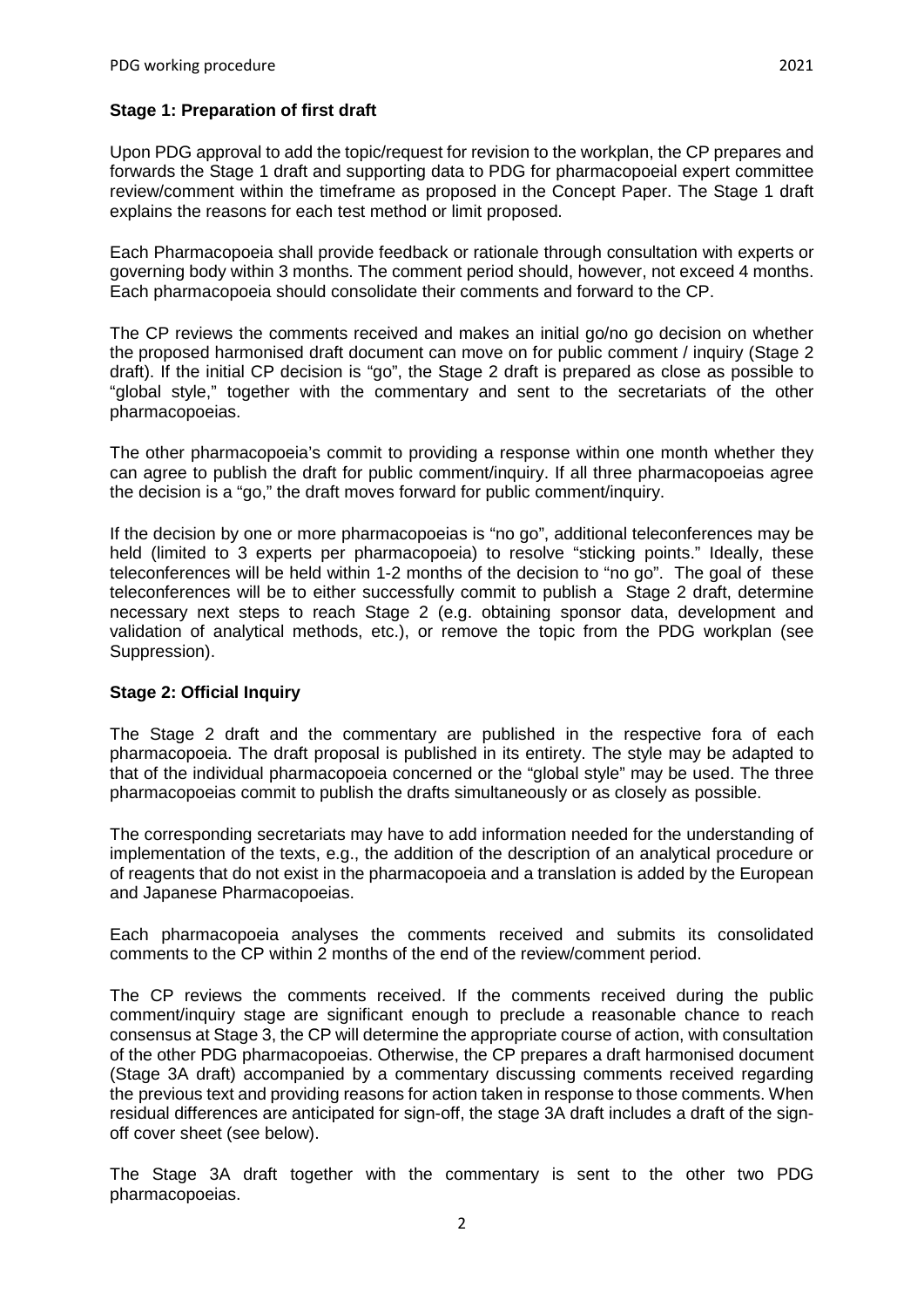### A. Provisional

The stage 3A draft is reviewed and commented on by the other two PDG pharmacopoeias within 2 months of receipt. The three pharmacopoeias shall do their utmost to reach full agreement already at this stage with a view to reaching a final consensus document.

If a consensus has not been reached, the CP prepares a pharmacopoeia teleconference within 2 months to discuss remaining residual differences brought up through the public comment/inquiry period. The purpose of the pharmacopoeia teleconference is to make decisions on the remaining differences and whether they can be resolved, assigned as nonharmonised attributes or local requirements, if re-publication is necessary at Stage 2, or in extreme circumstances, remove from the workplan.

If harmonisation by attributes/provisions is applied, a special sign-off cover sheet (see Appendixes 1 and 2) indicating harmonisation is included with the draft. The text contains only harmonised attributes/provisions; non-harmonised attributes/provisions and local requirements are not included. The table is prepared as follows:

- 3 pharmacopoeias agree on the attribute/provision: '+' in all columns

- 2 pharmacopoeias agree that the attribute/provision should be included and have agreed on the method and limit: '+' in the column for those two pharmacopoeias, '–' in the column for the pharmacopoeia that will not stipulate the test

- 3 pharmacopoeias agree that the attribute/provision should be included but have not come to an agreement on the method and/or limit: state attribute/provision under 'Nonharmonised attributes/provisions'

- 1 pharmacopoeia only will include an attribute/provision: state under 'local attribute requirement'.

The CP collects information about needs for amendments (local requirements) corresponding to a general policy in the national or regional (European) area. Local requirements, if needed, will be listed on the sign-off cover sheet.

B. Draft sign-off

When full agreement is reached, the stage 3B draft is sent by the CP to the other pharmacopoeias no later than 4 weeks before a PDG meeting for final confirmation. Sign-off on stage 3B can occur either electronically via email, by mail, or during the PDG meeting.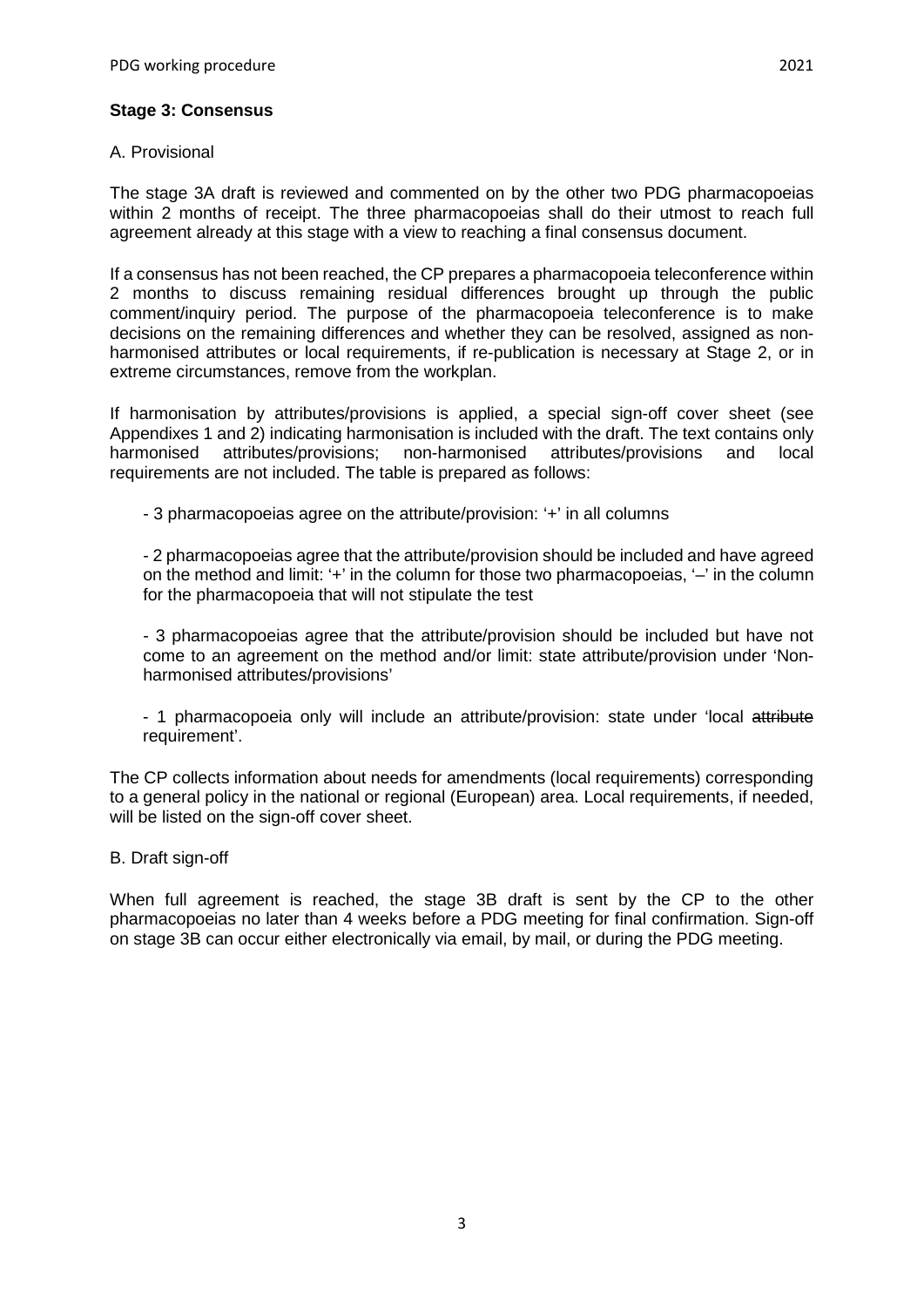Stage 4 takes place individually according to the procedures established by each pharmacopoeial organisation.

A. Adoption and publication

The document is submitted for adoption to the organisation responsible for each pharmacopoeia. Each pharmacopoeia incorporates the harmonised draft according to its own procedure.

If a pharmacopoeia needs to include a local requirement after the sign-off of a text, it will submit a proposed revision of the sign-off cover sheet to PDG. This can be done electronically or at the PDG meeting.

B. Implementation

The pharmacopoeias will inform each other of the date of implementation in the particular region.

The date of implementation of a harmonised document varies in the three PDG regions depending on their legal requirements, need of translation, and publication schedules. Each pharmacopoeia generally allows some period of time after publication for implementation, to allow manufacturers and other users to achieve conformity.

C. Indication of harmonisation

Each pharmacopoeia will introduce a statement indicating the harmonisation status according to the policy of the pharmacopoeia. In case of residual differences, these are indicated by specific symbols (black diamonds indicate non-harmonised attributes/provisions, white diamonds indicate local requirements). The residual differences all correspond to differences that have been agreed upon by PDG, via the sign-off cover sheet.

### **Stage 5: Inter-regional acceptance (for chapters previously evaluated by ICH Q4B for Regulatory Interchangeability)**

16 chapters were evaluated by the ICH Q4B Expert Working Group. Following the Q4B evaluation process, a formal notification of regulatory acceptance was posted on the ICH website.

A topic-specific annex to Q4B guideline for each monograph or chapter concerned is processed for publishing and implementation by each regional authority.

### **Revision**

Procedure for the revision of harmonised monographs and chapters

The pharmacopoeias participating in the PDG have agreed not to unilaterally revise any harmonised document (monograph or chapter) after it has been signed-off or published.

A pharmacopoeia requesting the revision of a monograph or chapter must provide the PDG with a formal request including a rationale for revision and appropriate supportive data. The PDG as a whole – instead of an individual pharmacopoeia – may also request a revision.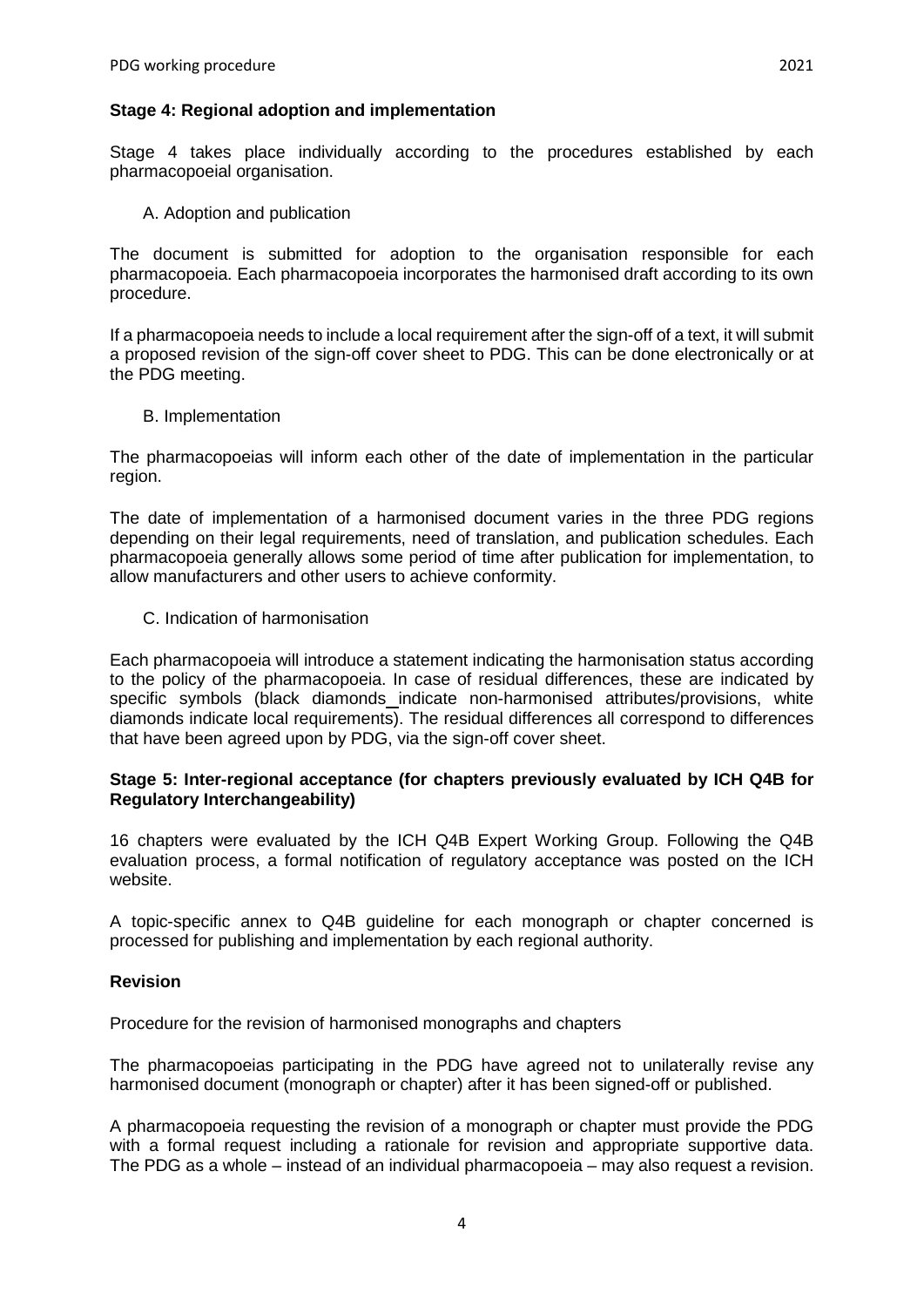Criteria for justification of revision may include but are not limited to:

- public health and safety reasons;
- insufficient supply of pharmacopoeial quality product on the market;
- specified analytical reagents or equipment are not available;
- new methods of preparation of product/reagent are not covered by the current monograph;
- analytical methods can be replaced by more appropriate/accurate/precise methods;
- new technologies that are suitable to be included in the pharmacopoeias.

The process for revisions follows the Working Procedure of the PDG as described above under "Pre-PDG". Revisions of a sign-off document are indicated as revision 1, 2, 3, etc., for the sake of consistency.

Whenever agreed by the PDG, an expedited procedure may be followed. In certain circumstances, where appropriately justified, the expedited procedure would result in a revision reverting to Stage 3A as opposed to Stage 1. In these instances, the pharmacopoeia requesting the revision of a monograph or chapter using the expedited procedure submits a formal request for revision, including, in addition to the information supplied in the normal revision process, a justification for recommending the expedited procedure. Agreement by the PDG to the expedited procedure is handled on a case-by-case basis. After the PDG gives the green light for the revision, the CP may proceed directly with the elaboration of a Stage 3A draft.

If, for public health reasons, there is an urgent need to rapidly update a harmonised PDG standard, a PDG pharmacopeia may, with the agreement of the other PDG pharmacopoeias, unilaterally introduce local requirements to address that need, while simultaneously proposing a revision through the PDG working procedure as described.

Revisions to texts that have already been harmonised can further be introduced as local requirement if, after consultation with all the parties, there is no consensus for the proposed revision.

Any proposal for introduction of local attributes, together with an assessment of the impact on the harmonisation status of the text, will be communicated to the other pharmacopoeias. If any of the other pharmacopoeias disagrees with such a deviation from the PDG's Working Procedure or the assessment shows that the harmonisation status is largely affected, this may result in suppression of the text from the work plan (see Suppression).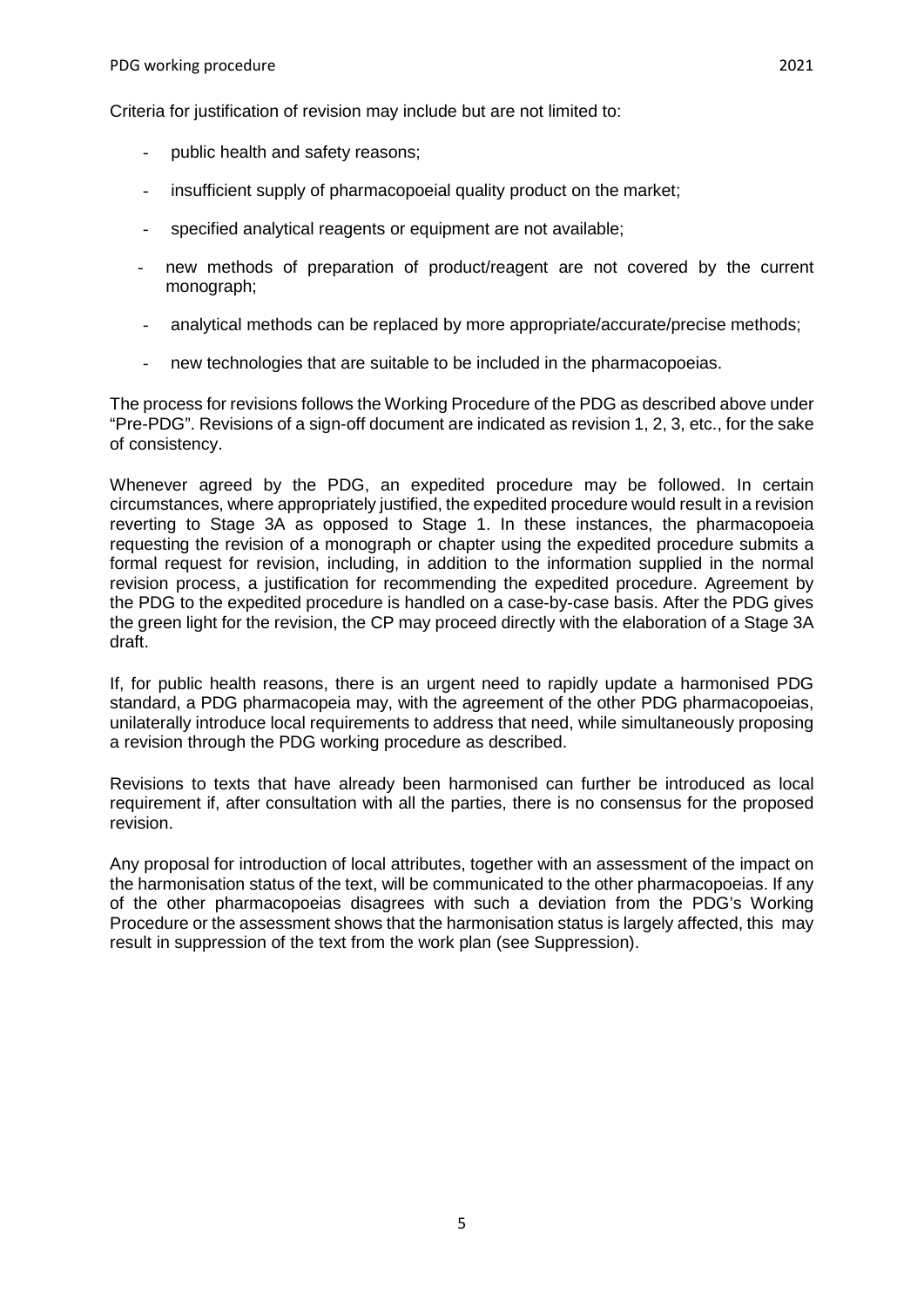An item can be proposed for suppression from the work programme when one or more pharmacopoeia(s) wishes to withdraw from harmonisation of a topic. Reasons for withdrawal include the intention to revise when there is no possibility of agreement being reached by the PDG or when no progress has been made on a topic by the PDG for more than 3 years, and no path forward could be agreed.

Proposals for suppression are submitted no later than 4 weeks before a PDG meeting together with the reasons justifying the request. Following a decision by the PDG, each pharmacopoeia provides the information on suppression of the topic to its stakeholders. If a pharmacopoeia unilaterally decides to revise a previously harmonised text, its stakeholders are informed via the pharmacopoeia's forum or website during the official inquiry and the decision of this pharmacopoeia to move forward with the revision is based on the feedback received.

Any of the pharmacopoeias unilaterally introducing a subsequent revision of a text that was previously harmonised through PDG would clearly inform their respective stakeholders about the status change.

Any two pharmacopoeias may continue working together bilaterally on any topic outside PDG.

# **Correction of a sign-off text**

Any pharmacopoeia which has identified an error in a sign-off text may submit a request for correction to PDG together with appropriate justification. A cover sheet (see Appendix 3) is prepared by the pharmacopoeia requesting the correction, together with appropriate justification. The cover sheet includes the name and code of the general chapter or monograph, the date of the sign-off and the description of the correction. After confirmation by PDG, the cover sheet is signed-off at the PDG meeting. When needed for clarity purposes, a full text including the correction is to be signed-off together with the cover sheet.

### **Correction of a sign-off cover sheet**

Any pharmacopoeia which has identified a need for addition of a new local requirement or a correction of a local requirement/non-harmonised attribute already included in a previously signed-off cover sheet will inform PDG accordingly, together with appropriate justification. When needed for clarity purposes, the pharmacopoeia provides PDG with a full text including the new/corrected local requirement/non-harmonised attribute or with the published local text, if available. A corrected cover sheet (see Appendix 4) is prepared by the pharmacopoeia requesting the correction. The cover sheet includes the name and code of the general chapter or monograph, the date of the sign-off and the description of the new/corrected local requirement/non-harmonised attribute with tracked changes. After agreement by PDG that this is a local requirement/non-harmonised attribute, only the corrected cover sheet is signed-off at the PDG meeting.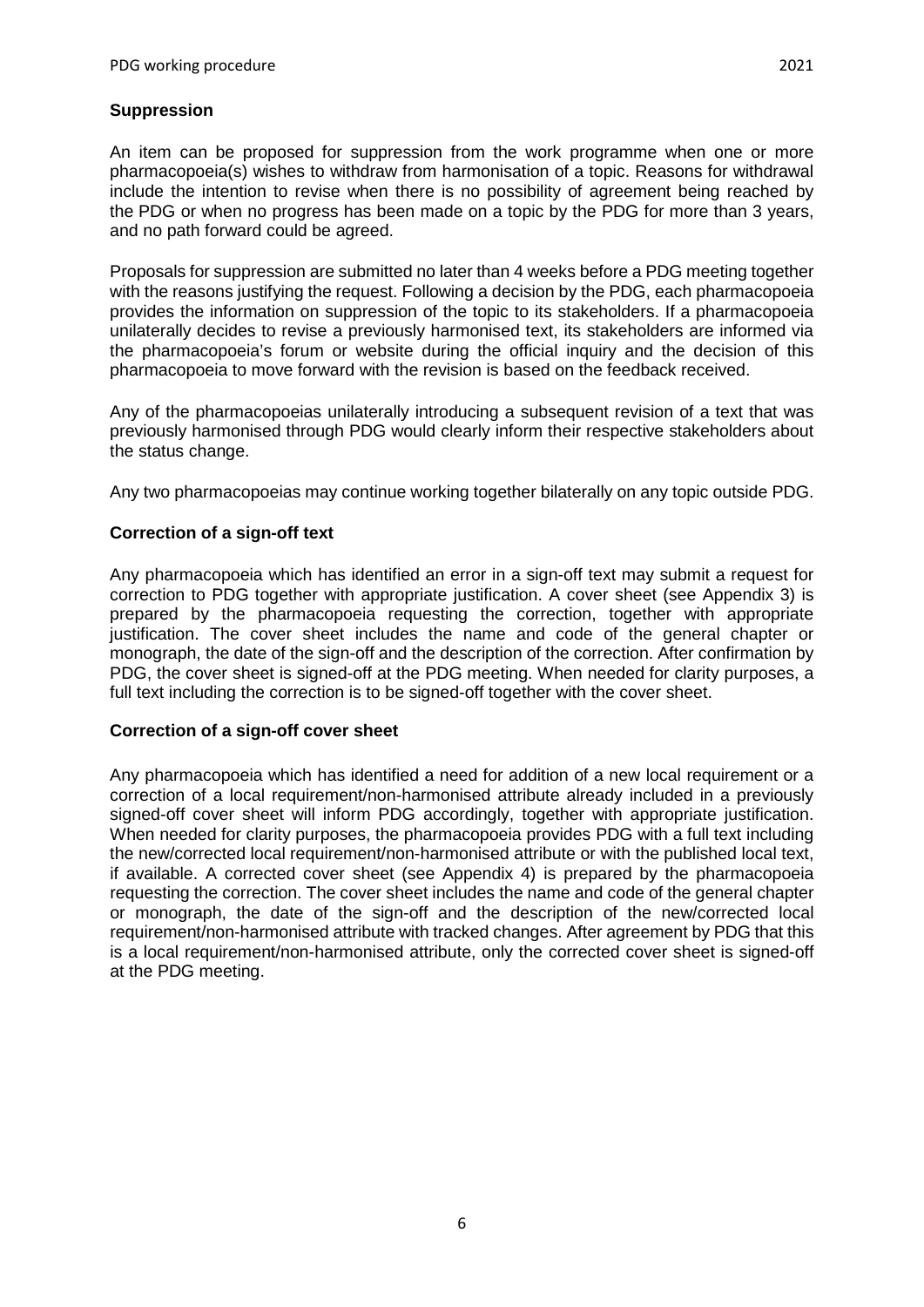### **PHARMACOPOEIAL DISCUSSION GROUP**

### **SIGN-OFF DOCUMENT CODE: ...(General chapter) NAME: … (General chapter)**

*It is understood that sign-off covers the technical content of the draft and each party will adapt it as necessary to conform to the usual presentation of the pharmacopoeia in question; such adaptation includes stipulation of the particular pharmacopoeia's reference materials and general chapters.*

### **Harmonised provisions:**

| <b>Provision</b> | <b>EP</b> | <b>JP</b> | <b>USP</b> |
|------------------|-----------|-----------|------------|
| Introduction     |           |           |            |
| .                |           |           |            |
| .                |           |           |            |
| .                |           | ۰         |            |

### **Non-harmonised provisions:**

1)

2)

### **Local requirements**

| EP | <b>JP</b> | <b>USP</b> |
|----|-----------|------------|
|    |           |            |

| Signature                         | Name | Date |
|-----------------------------------|------|------|
|                                   |      |      |
| Japanese Pharmacopoeia            |      |      |
| Signature                         | Name | Date |
|                                   |      |      |
| <b>United States Pharmacopeia</b> |      |      |
| Signature                         | Name | Date |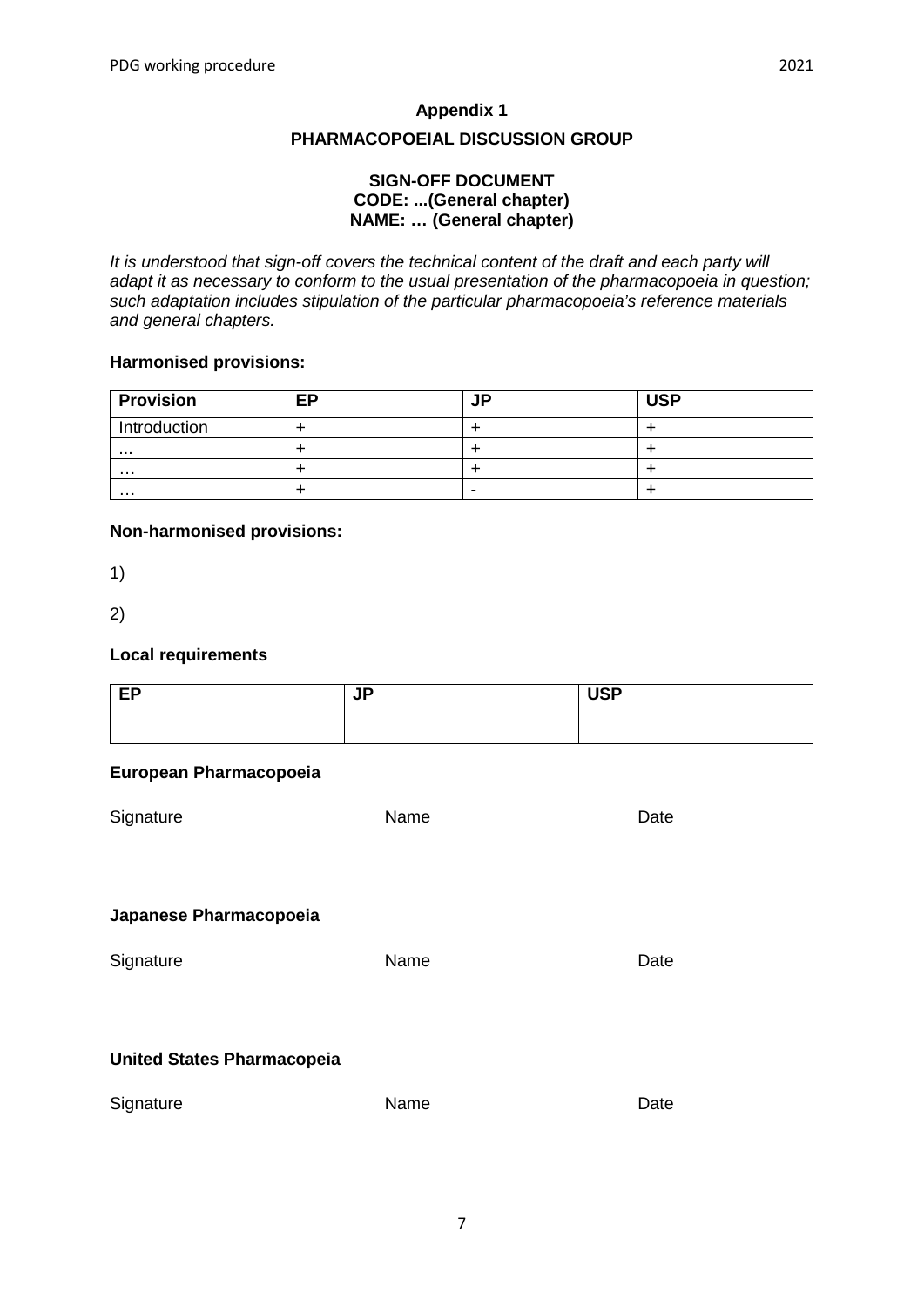# **PHARMACOPOEIAL DISCUSSION GROUP**

| <b>SIGN-OFF DOCUMENT</b>  |
|---------------------------|
| <b>CODE:  (Monograph)</b> |
| NAME: (Monograph)         |

### **Harmonised attributes:**

| <b>Attribute</b>  | <b>EP</b> | −<br>JF | <b>USP</b> |
|-------------------|-----------|---------|------------|
| <b>Definition</b> |           |         |            |
| Identification    |           |         |            |
| .                 |           |         |            |

Legend

+: will adopt and implement –: will not stipulate

### **Non-harmonised attributes:**

…

### **Local requirements**

| EP<br>$-$ | םו<br>VГ | <b>USP</b> |
|-----------|----------|------------|
|           |          |            |

#### **Reagents and reference materials**

Each pharmacopoeia will adapt the text to take account of local reference materials and reagent specifications.

| Signature                         | Name | Date |
|-----------------------------------|------|------|
|                                   |      |      |
|                                   |      |      |
| Japanese Pharmacopoeia            |      |      |
| Signature                         | Name | Date |
|                                   |      |      |
|                                   |      |      |
| <b>United States Pharmacopeia</b> |      |      |
| Signature                         | Name | Date |
|                                   |      |      |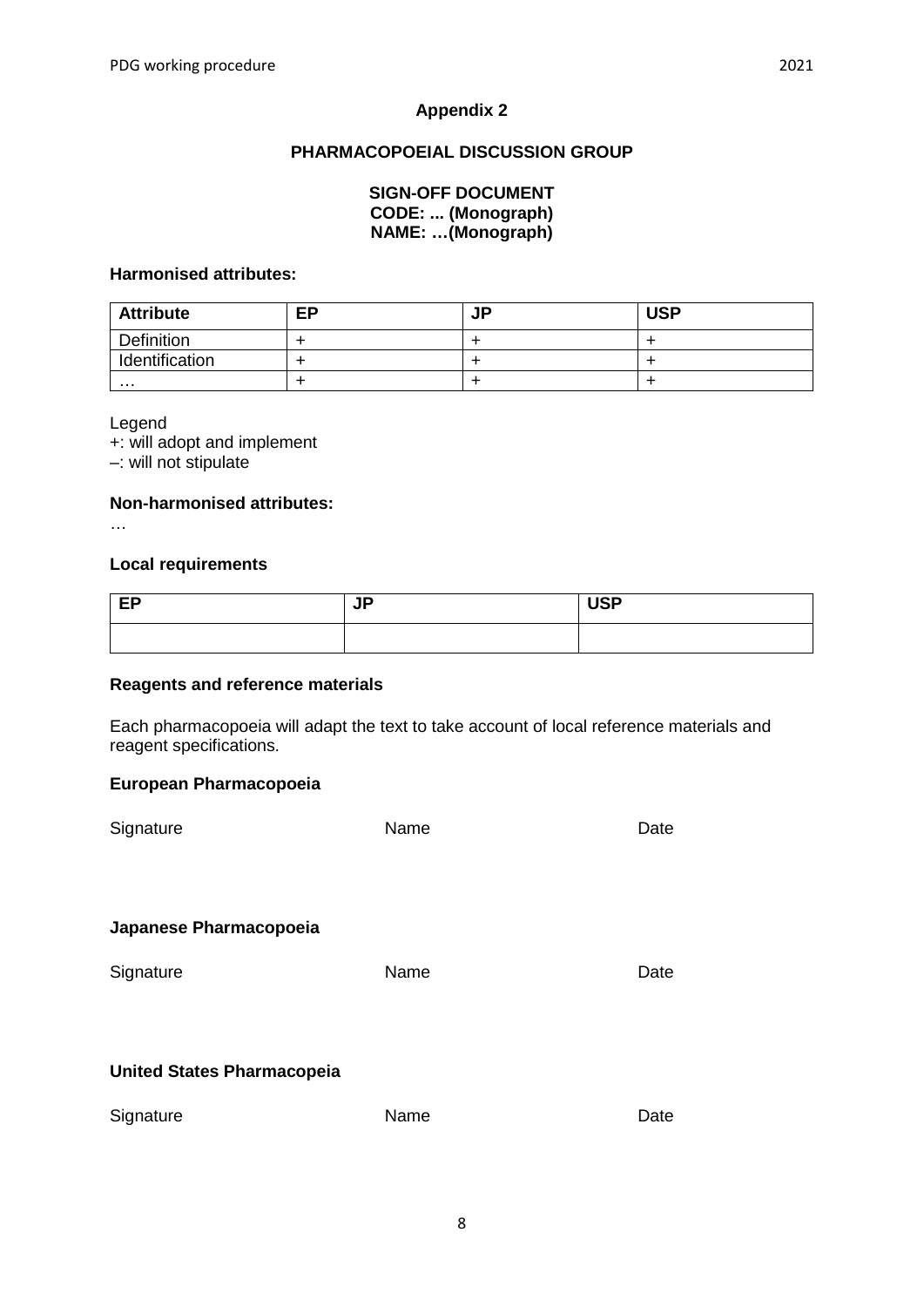# **PHARMACOPOEIAL DISCUSSION GROUP**

# **CORRECTION**

# **CODE: ... (General Chapter or Monograph) NAME: … (General Chapter or Monograph) (Correction of the sign-off document ... signed on ...)**

Item to be corrected: ...

[reproduce complete sign-off cover sheet]

| Signature                         | Name | Date |
|-----------------------------------|------|------|
| Japanese Pharmacopoeia            |      |      |
| Signature                         | Name | Date |
| <b>United States Pharmacopeia</b> |      |      |

| Signature | Name | Date |
|-----------|------|------|
|           |      |      |